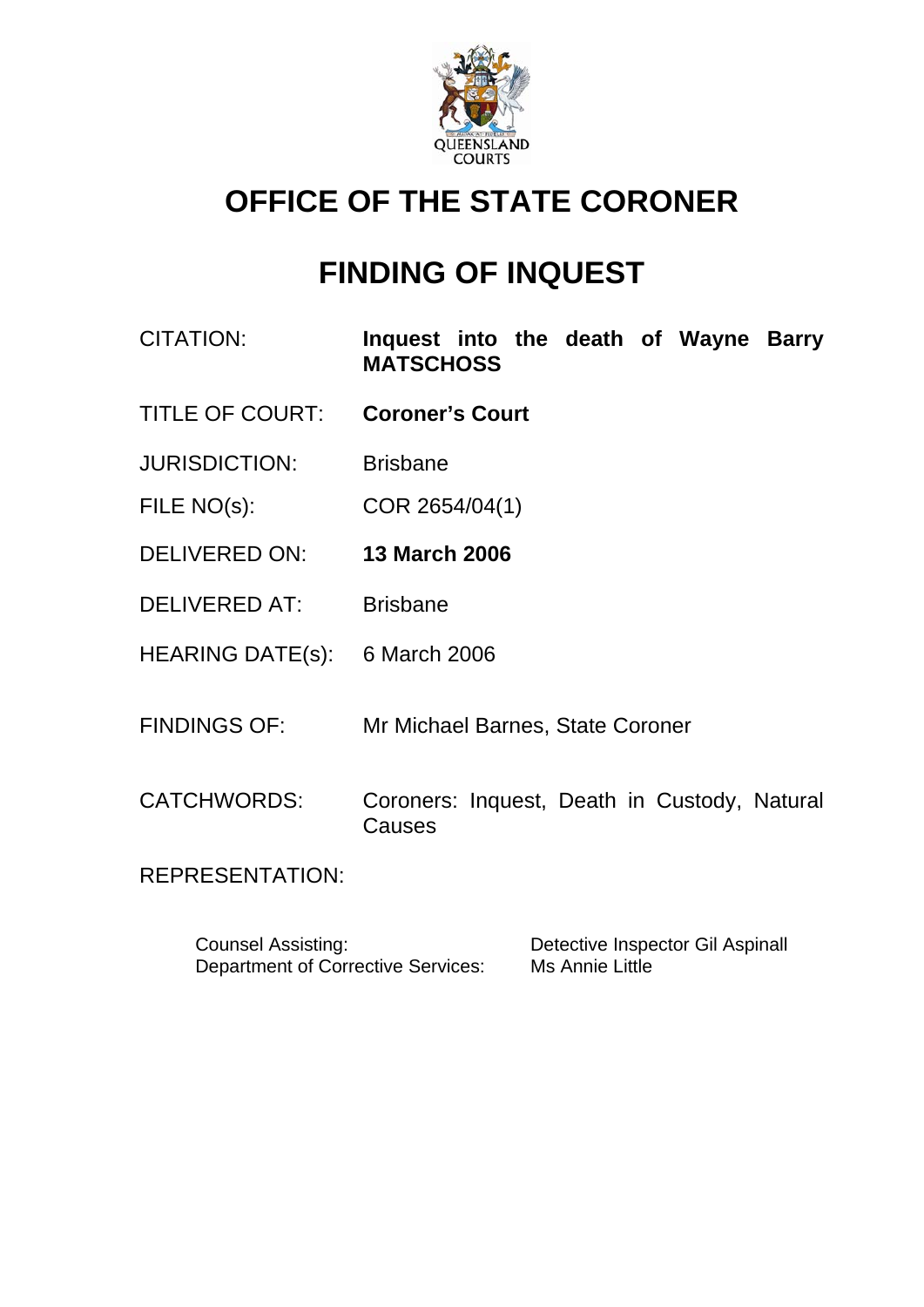# <span id="page-1-0"></span>Findings of the inquest into the death of Wayne Barry Matschoss

#### **Table of contents**  $\overline{1}$

| The admissibility of evidence and the standard of proof3 |  |
|----------------------------------------------------------|--|
|                                                          |  |
|                                                          |  |
|                                                          |  |
|                                                          |  |
|                                                          |  |
|                                                          |  |
|                                                          |  |
|                                                          |  |
|                                                          |  |
|                                                          |  |
|                                                          |  |
|                                                          |  |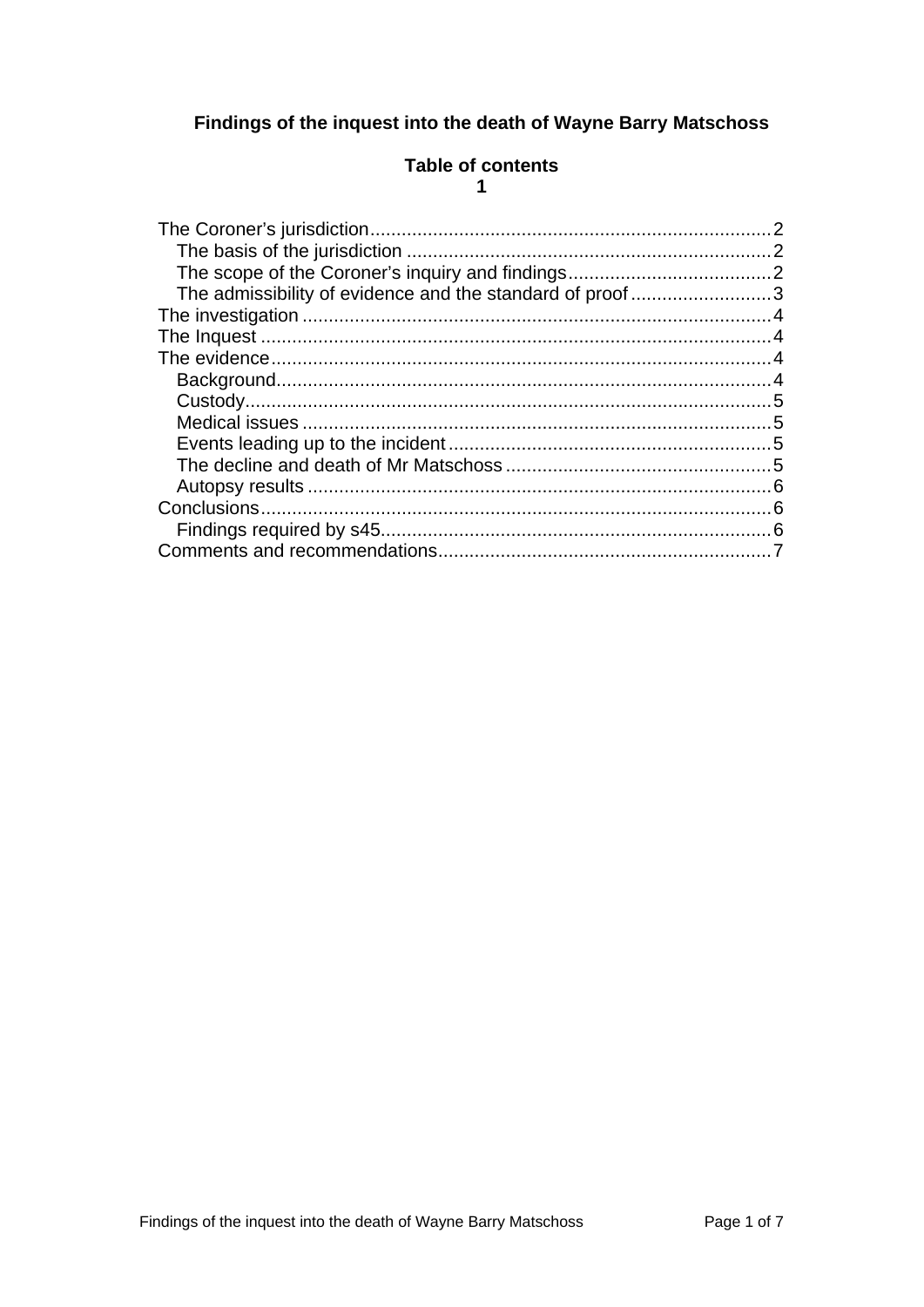<span id="page-2-0"></span>The *Coroners Act 2003* provides in s45 that when an inquest is held into a death in custody, the coroner's written findings must be given to the family of the person who died, each of the persons or organisations granted leave to appear at the inquest and to various specified officials with responsibility for the justice system. These are my findings in relation to the death of Wayne Barry Matschoss. They will be distributed in accordance with the requirements of the Act.

# *Introduction*

Wayne Barry Matschoss was 60 years of age, when he was died in the custody of the Department of Corrective Services, whilst he was an inpatient at the Rockhampton Base Hospital on Wednesday, 27 October 2004.

These findings seek to explain how that occurred.

## *The Coroner's jurisdiction*

Before turning to the evidence, I will say something about the nature of the coronial jurisdiction.

#### **The basis of the jurisdiction**

Because when he died, Mr Matschoss was in the custody of the Department of Corrective Services under the *Corrective Services Act 2000*, his death was a "*death*  in custody<sup>"[1](#page-2-1)</sup> within the terms of the Act and so it was reported to the State Coroner for investigation and inquest.<sup>[2](#page-2-2)</sup>

#### **The scope of the Coroner's inquiry and findings**

A coroner has jurisdiction to inquire into the cause and the circumstances of a reportable death. If possible, the coroner is required to find:-

- whether the death in fact happened
- the identity of the deceased;
- when, where and how the death occurred; and
- what caused the person to die.

There has been considerable litigation concerning the extent of a coroner's jurisdiction to inquire into the circumstances of a death. The authorities clearly establish that the scope of an inquest goes beyond merely establishing the medical cause of death but as there is no contention around that issue in this case I need not seek to examine those authorities here with a view to settling that question. I will, however, say something about the general nature of inquests.

 $\frac{1}{1}$ See s10

<span id="page-2-2"></span><span id="page-2-1"></span><sup>2</sup> s8(3) defines "*reportable death*" to include deaths in custody and s7(2) requires that such deaths be reported to the state corners or deputy state coroner. S27 requires an inquest be held in relation to all deaths in custody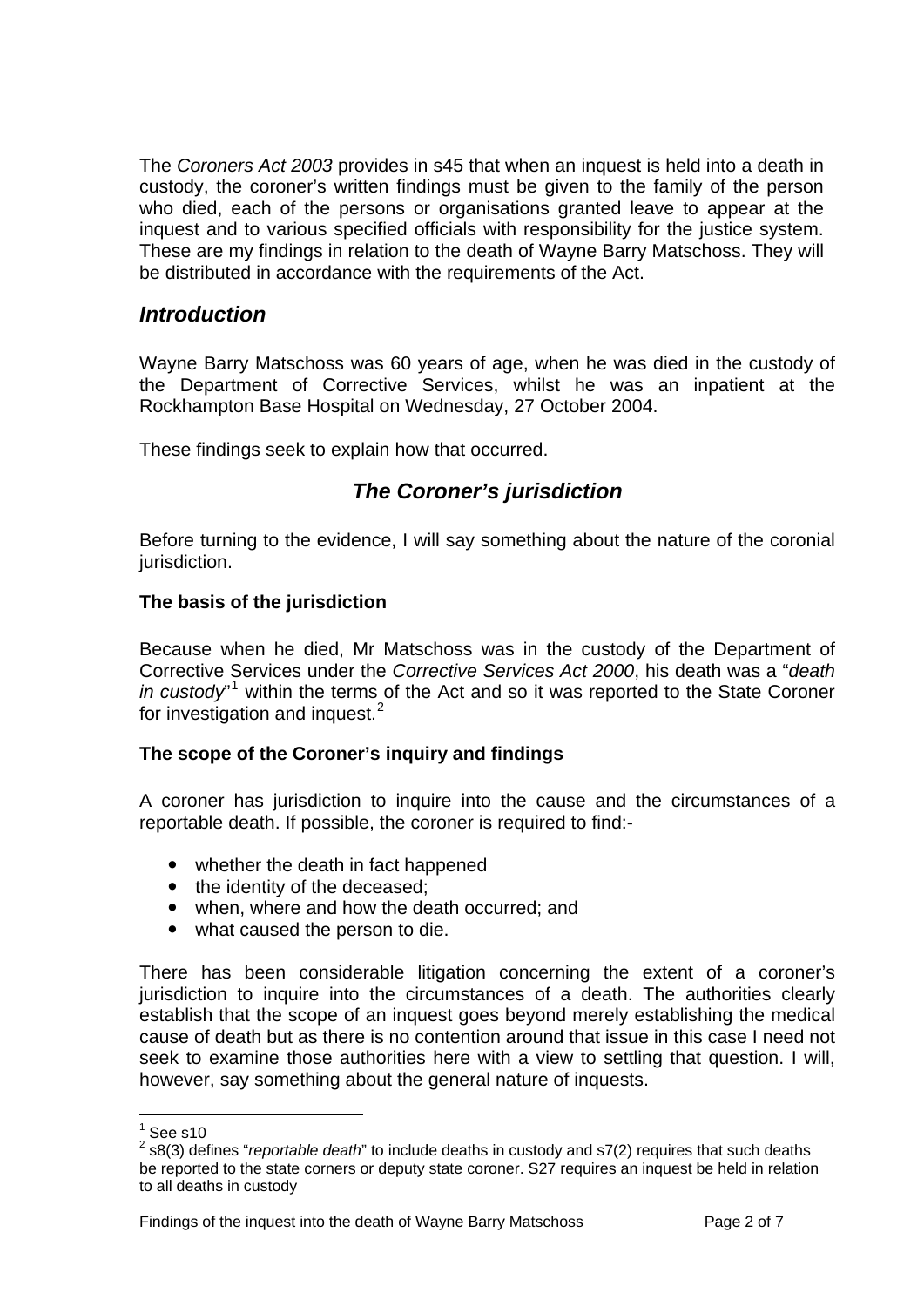<span id="page-3-0"></span>An inquest is not a trial between opposing parties but an inquiry into the death. In a leading English case it was described in this way:-

*It is an inquisitorial process, a process of investigation quite unlike a criminal trial where the prosecutor accuses and the accused defends… The function of an inquest is to seek out and record as many of the facts concerning the death as the public interest requires.* [3](#page-3-1)

The focus is on discovering what happened, not on ascribing guilt, attributing blame or apportioning liability. The purpose is to inform the family and the public of how the death occurred with a view to reducing the likelihood of similar deaths. As a result, the Act authorises a coroner to make preventive recommendations concerning public health or safety, the administration of justice or ways to prevent deaths from happening in similar circumstances in future<sup>[4](#page-3-2)</sup>. However, a coroner must not include in the findings or any comments or recommendations or  $5$  statements that a person is or maybe quilty of an offence or civilly liable for something. $6$ 

#### **The admissibility of evidence and the standard of proof**

Proceedings in a coroner's court are not bound by the rules of evidence because s37 of the Act provides that the court "*may inform itself in any way it considers appropriate".* That doesn't mean that any and every piece of information, however unreliable, will be admitted into evidence and acted upon. However, it does give a coroner greater scope to receive information that may not be admissible in other proceedings and to have regard to its provenance when determining what weight should be given to the information.

This flexibility has been explained as a consequence of an inquest being a factfinding exercise rather than a means of apportioning guilt: an inquiry rather than a trial.<sup>[7](#page-3-5)</sup>

A coroner should apply the civil standard of proof, namely the balance of probabilities, but the approach referred to as the *Brigenshaw* sliding scale is applicable. $8$  This means that the more significant the issue to be determined, the more serious an allegation or the more inherently unlikely an occurrence, the clearer and more persuasive the evidence needed for the trier of fact to be sufficiently satisfied that it has been proven to the civil standard. $9$ 

It is also clear that a coroner is obliged to comply with the rules of natural justice and to act judicially.<sup>[10](#page-3-8)</sup> This means that no findings adverse to the interest of any party

l

<span id="page-3-1"></span><sup>3</sup> *R v South London Coroner; ex parte Thompson* (1982) 126 S.J. 625 4

<span id="page-3-2"></span> $4$  s46 5

<span id="page-3-3"></span><sup>。&</sup>lt;br><sup>6</sup> s45(5) and 46(3)

<span id="page-3-5"></span><span id="page-3-4"></span><sup>&</sup>lt;sup>7</sup> *R v South London Coroner; ex parte Thompson* per Lord Lane CJ, (1982) 126 S.J. 625<br><sup>8</sup> Anderson v Blashki [1993] 2 VR 89 at 96 per Gobbo J

<span id="page-3-7"></span><span id="page-3-6"></span>Briginshaw v Briginshaw (1938) 60 CLR 336 at 361 per Sir Owen Dixon J

<span id="page-3-8"></span><sup>10</sup> *Harmsworth v State Coroner* [1989] VR 989 at 994 and see a useful discussion of the issue in Freckelton I., "Inquest Law" in *The inquest handbook*, Selby H., Federation Press, 1998 at 13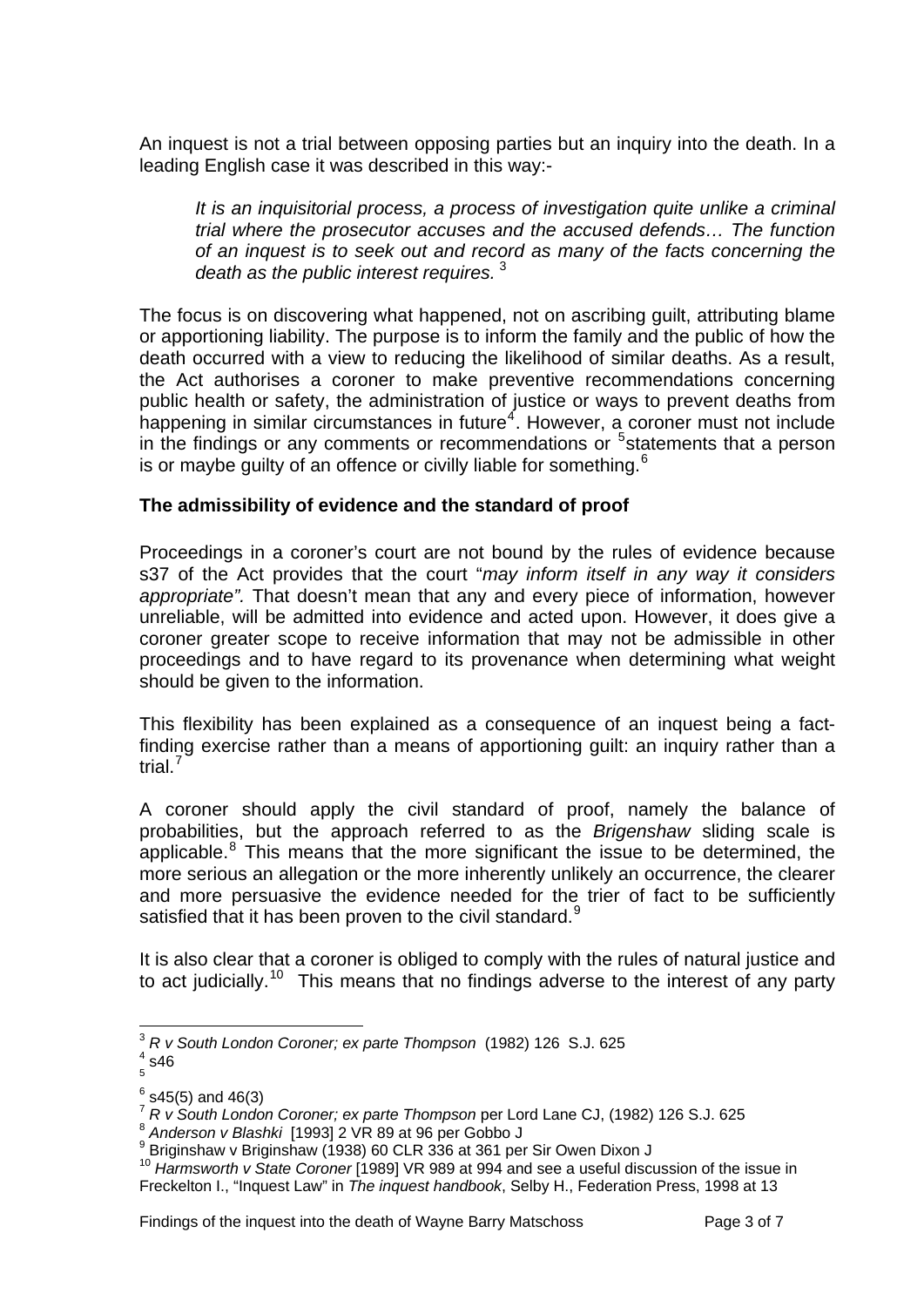<span id="page-4-0"></span>may be made without that party first being given a right to be heard in opposition to that finding. As *Annetts v McCann[11](#page-4-1)* makes clear that includes being given an opportunity to make submissions against findings that might be damaging to the reputation of any individual or organisation.

# *The investigation*

Immediately after Mr Matschoss passed away, Sergeant Hayden Lenz of the Queensland Police Service's Corrective Services Investigation Unit was directed to conduct a "*death in custody*" coronial investigation.

All relevant witnesses were interviewed and statements obtained and exhibits collected. On 29 October 2004, an autopsy was conducted by Dr Nigel Buxton, a forensic pathologist at the Rockhampton Base Hospital.

I am satisfied that the investigation was competently undertaken and sufficiently thorough.

# *The Inquest*

An inquest was held in Brisbane on Monday, 6 March 2006, Detective Inspector Aspinall was appointed to assist me. Leave to appear was granted to the Department of Corrective Services.

Prior to the inquest, a copy of the police investigation report was provided to Mr Matshoss' sister, Christine Matschoss. She advised that neither she nor any other family member wished to attend the inquest and that there were no issues they wanted raised during the hearing.

All of the statements, records of interview, medical records, photographs and materials gathered during the investigation were tendered at the inquest.

I determined that the evidence contained in those materials was sufficient to enable me to make the findings required by the Act and that there was no other purpose which would warrant any witnesses being called to give oral evidence.

# *The evidence*

I turn now to the evidence. Of course, I cannot even summarise all of the information contained in the exhibits but I consider it appropriate to record in these reasons, the evidence I believe is necessary to understand the findings I have made.

## **Background**

Mr Matschoss never married and he has no known children. His nearest family member is his sister, Christine Diane Matschoss of Yeppoon.

<span id="page-4-1"></span>l 11 (1990) 65 ALJR 167 at 168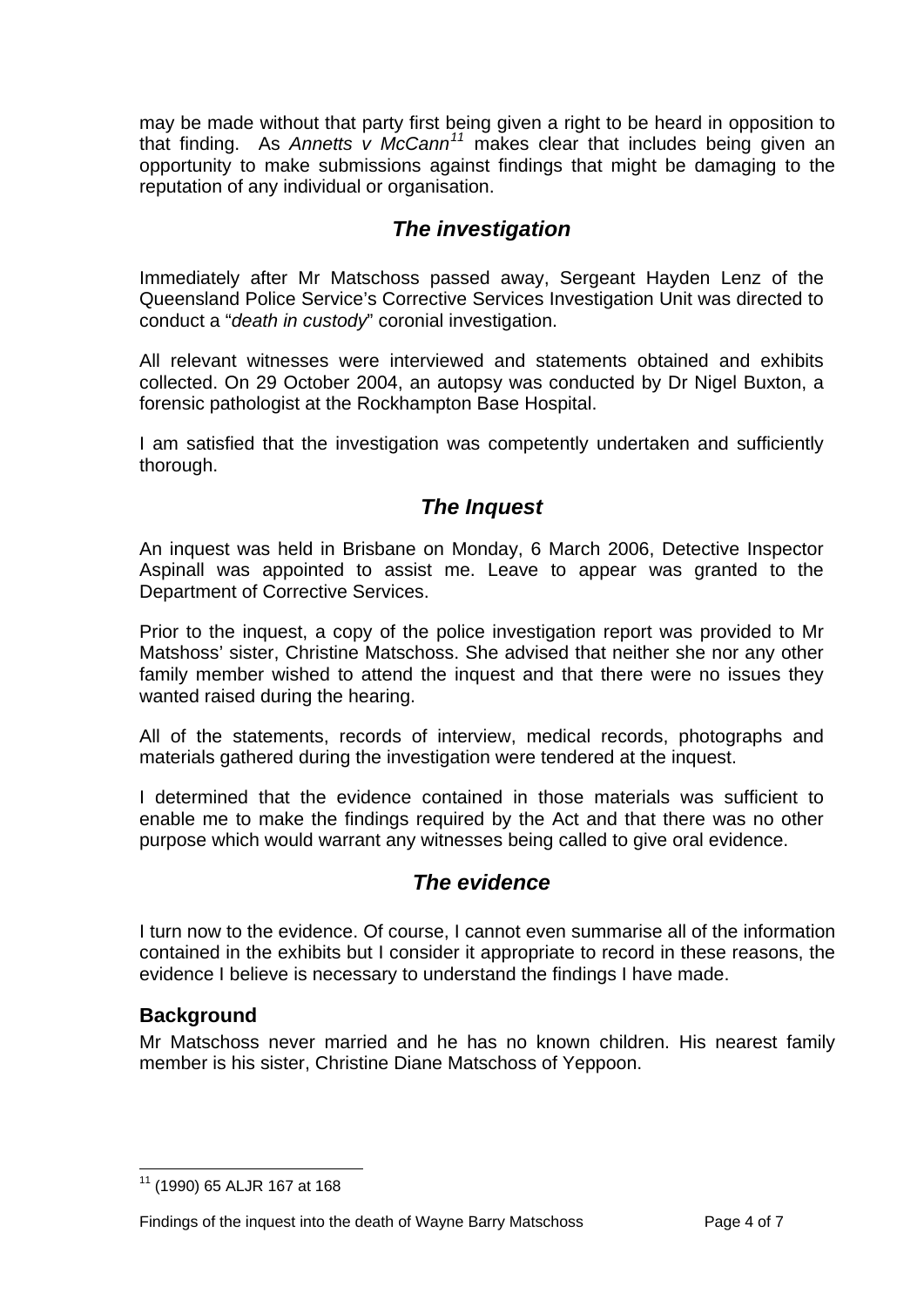# <span id="page-5-0"></span>**Custody**

On 20 April 2004, Mr Matschoss was sentenced to three years imprisonment to be suspended after he had served twelve months. He was due for release on 19 April 2005. Unfortunately, he passed away before his release.

## **Medical issues**

Throughout his period of incarceration Mr Matschoss was frequently in need of medical attention. Indeed, on the date of his initial reception, he was located on the floor next to his bed by nursing staff and had sustained a small laceration to the back of his head. He was transferred to the Rockhampton Base Hospital and returned to the Correctional Centre on 22 April 2004 after being diagnosed by Doctor Whitchurch a suffering an epileptic fit.

Further, he had a history of cardiac disease - he had three heart attacks in 1980, and suffered from frequent chest pains and shortness of breath. He had been a heavy smoker for fifty years. He had suffered from epilepsy, which was controlled by medication. He also suffered from neurological problems resulting from a selfinflicted gunshot wound to the head in 1994. He had a history of being a heavy drinker of alcohol. It can be readily accepted that when Mr Matschoss went into prison, he was not a well man.

## **Events leading up to the incident**

On 12 October 2004, Mr Matschoss was admitted to the Medical Centre at the prison because he was having trouble breathing and was regurgitating phlegm. His pulse and respiratory rates were elevated. His oxygen saturations levels were below normal. He appeared to have a chest infection and was dehydrated.

He was reviewed later that date by Doctor Moore and diagnosed to be suffering from right mid and lower lobe pneumonia.

The Queensland Ambulance Service was called and Mr Matschoss was transported to the Rockhampton Base Hospital

## **The decline and death of Mr Matschoss**

On 12 October 2004, Mr Matschoss was admitted to the Medical Ward, Rockhampton Base Hospital, and treated with intravenous antibiotics.

During the evening of 13 October 2004 his condition deteriorated and he was given breathing assistance and transferred to the Intensive Care Unit.

On 14 October 2004 he continued to deteriorate. He was intubated and ventilated by medical staff.

On 15 October 2004 Doctor CHAPMAN reviewed him and as a result his next of kin were advised that his survival chances were slim.

On 17 October 2004, he underwent a bronchoscopy.

On 19 October 2004, a tracheostomy was performed on him to assist with his breathing.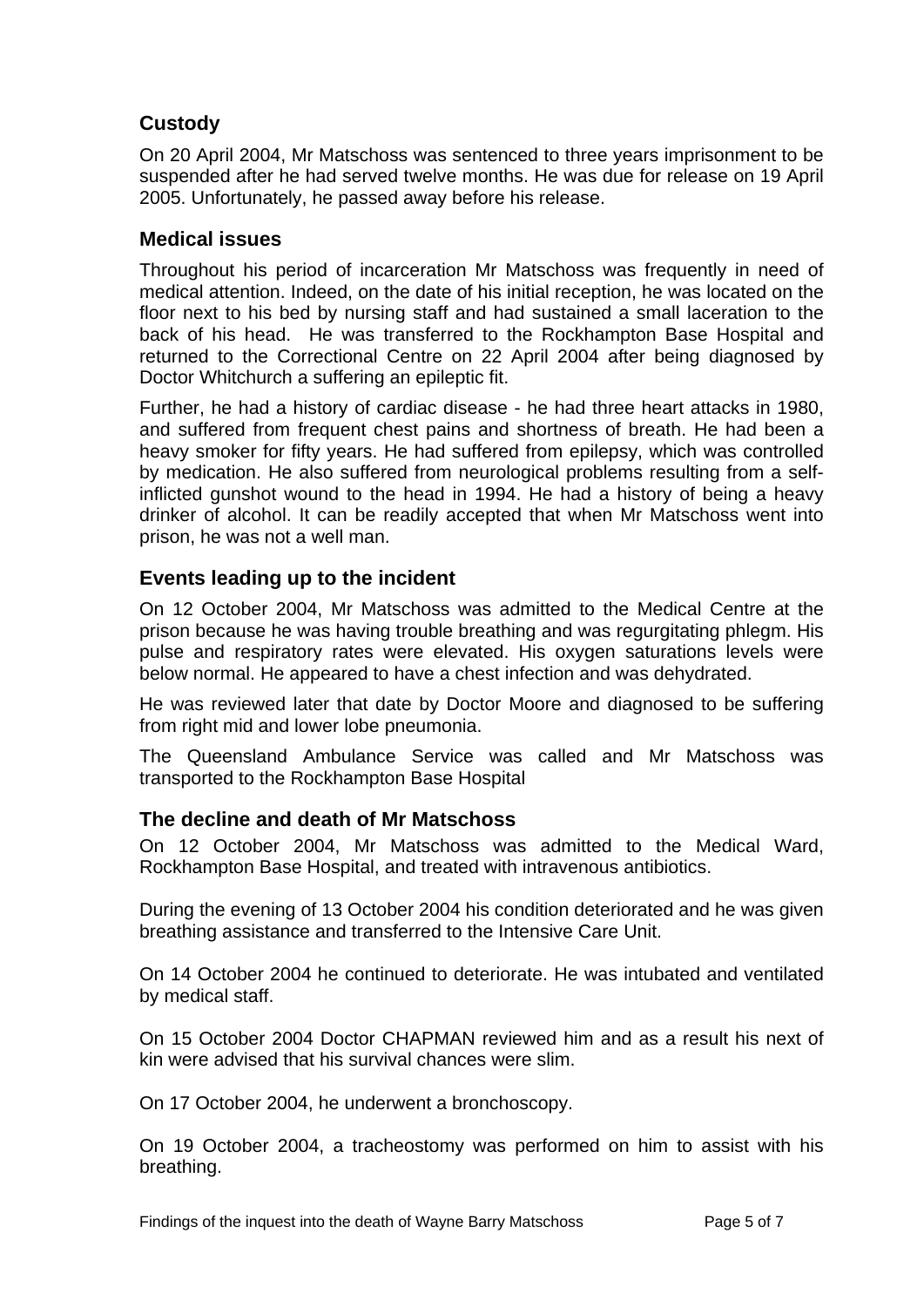<span id="page-6-0"></span>On 20 October 2004, he had a new central venous catheter replaced and a noradrenalin infusion was commenced.

On 24 October 2004 he underwent a surgical examination of his tracheostomy due to persistent bleeding.

On 25 October 2004, he was treated for a heart condition.

On 26 October 2004, his condition deteriorated considerably.

On 27 October 2004, Doctor Chapman spoke to Mr Matschoss's next of kin and advised that the medical consensus was not to prolong his life and to withdraw medical attention. His sister agreed. He was pronounced deceased at 1.05pm. His sister and a Minister were in attendance when Mr Matschoss passed away.

#### **Autopsy results**

Forensic Pathologist, Doctor Nigel Buxton conducted an autopsy examination at the Rockhampton Mortuary on 29 October 2004. He advised that, in his opinion, Mr Matschoss died from natural causes namely "*bronchopneumonia as a result of or secondary to cerebral haemorrhage*". Contributing to death was severe chronic bronchitis and bronchiectasis. These conditions were found to be longstanding as evidenced by the development of low grade pulmonary hypertension and chronic venous congestion affecting the liver.

# *Conclusions*

A thorough investigation has been conducted into the circumstances of this death. It, coupled with the autopsy, revealed that Mr Matschoss passed away peacefully from natural causes namely heart failure, whilst resting on his bed, in this presence of his sister and minister of religion.

The investigation has revealed no suspicious circumstances concerning this death.

## **Findings required by s45**

I am required to find, as far as is possible, the medical cause of death, who the deceased person was and when, where and how he came by his death. I have already dealt with this last aspect of the matter, the manner of the death. As a result of considering all of the material contained in the exhibits, I am able to make the following findings in relation to the other aspects of the matter.

**Identity of the deceased** – The deceased person was Wayne Barry Matschoss